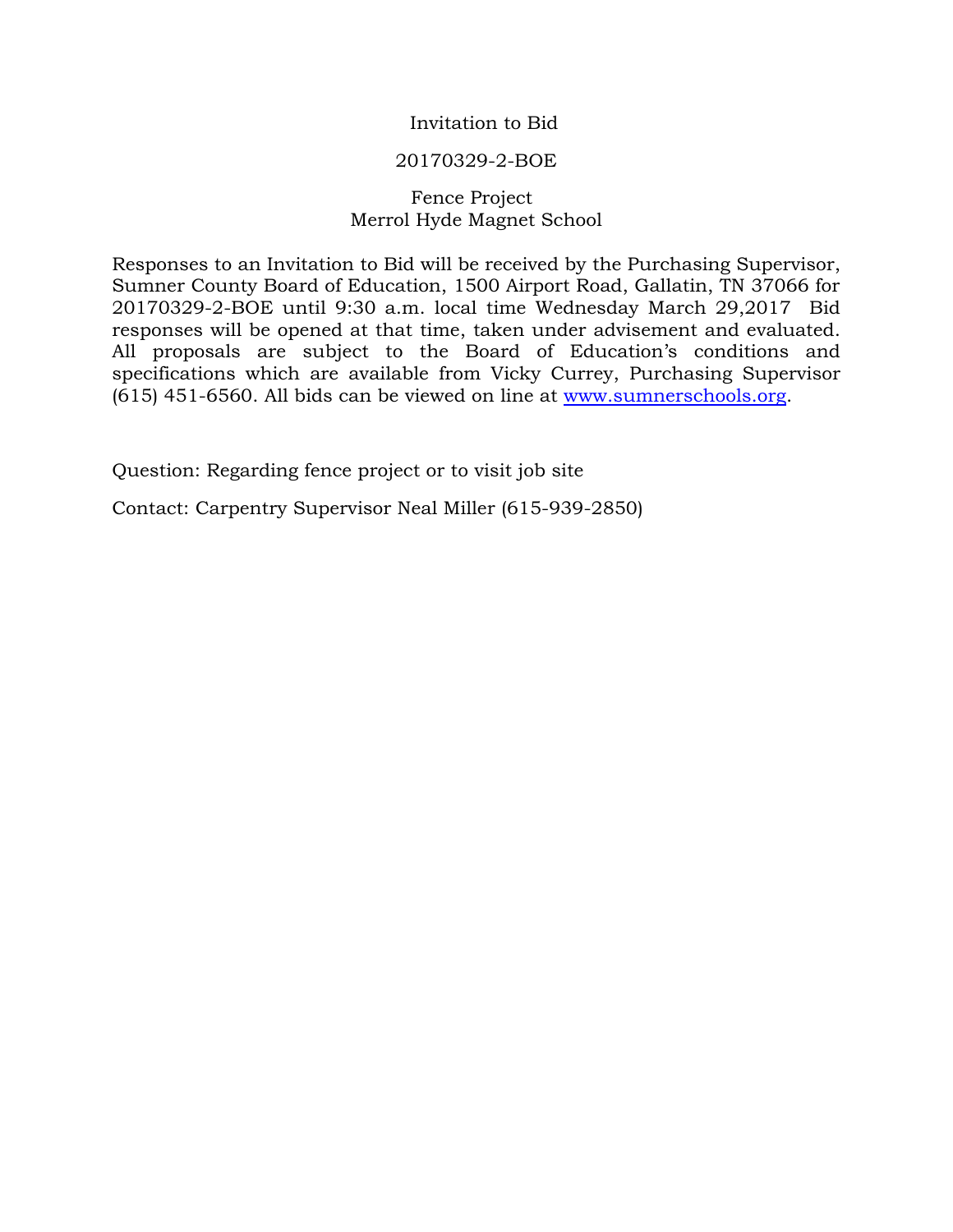### **NOTICE TO RESPONDENTS**

Responses to an Invitation to Bid will be received by the Purchasing Supervisor in the SUPPORT SERVICE FACILITY CONFERENCE ROOM, Sumner County Board of Education, 1500 Airport Road Gallatin, TN 37066. They will be received until **9:30 a.m. Local Time March 29,2017 for 20170329-2-BOE Fencing Project at Merrol Hyde Magnet School** at which time the responses will be opened, taken under advisement and evaluated. *BIDS WILL BE POSTED ON www.sumnerschools.org*

#### **GENERAL REQUIREMENTS AND CONDITIONS**

-------------------------------------------------------------------------------------------------------------------------------

- 1. The Sumner County Board of Education reserves the right to accept or reject any and/or all responses in whole or in part, and to waive informalities therein.
- 2. Any responses received after the scheduled closing time for the receipt for responses will not be considered.
- 3. If a mistake is discovered after the responses are received, only the Sumner County Board of Education may allow the respondent to withdraw the entire response.
- 4. Partial payments will not be approved unless justification for such payment can be shown. Terms will be net 30 days.
- 5. Payment will not be made until the said Fencing Project at Merrol Hyde Magnet School are inspected and approved as meeting all specifications by persons appointed by the Sumner County Board of Education.
- 6. Responses submitted must be in a sealed envelope and marked on the outside as follows:

#### **RESPONSE: 20170329-2-BOE Fencing Project at Merrol Hyde Magnet School**

#### **DEADLINE: March 29, 2017 @ 9:30 a.m. Local Time**

- 7. Facsimile responses will not be considered.
- 8. If a successful bidder violates any terms of their bid, the contract, school board policy or any law they may be disqualified from bidding for a period of two years for minor violations or longer for major violations. Bids from disqualified bidders will not be accepted during the period of disqualification.
- 9. Prices quoted on the response (if any) are to be considered firm and binding until the said **Fencing Project at Merrol Hyde Magnet School are** in the possession of the Sumner County Board of Education.
- 10. No purchase or contract is authorized or valid until the issuance of a Board Purchase Order in accordance with Board Policy. No Board Employee is authorized to purchase equipment, supplies or services prior to the issuance of such a Purchase Order.
- 11. Any deviation from these stated terms, specifications and conditions must be coordinated with and approved in writing by the Purchasing Supervisor, Vicky Currey (615) 451-6560.
- 12. All bids that exceed \$25,000 must have the Company Name, License Number, and Expiration Date thereof and License Classification of Contractor listed on outside of sealed envelope. As required by State of Tennessee Code Annotated 62-6-119.
- 13. The awarded bidder will be required to post a performance and payment bond in the amount of 25% of the contract price if it exceeds \$100,000 as stated by State of Tennessee Code Annotated 12-4-201.
- 4. If the project cost in excess of \$25,000 a performance bond must be secured by the requesting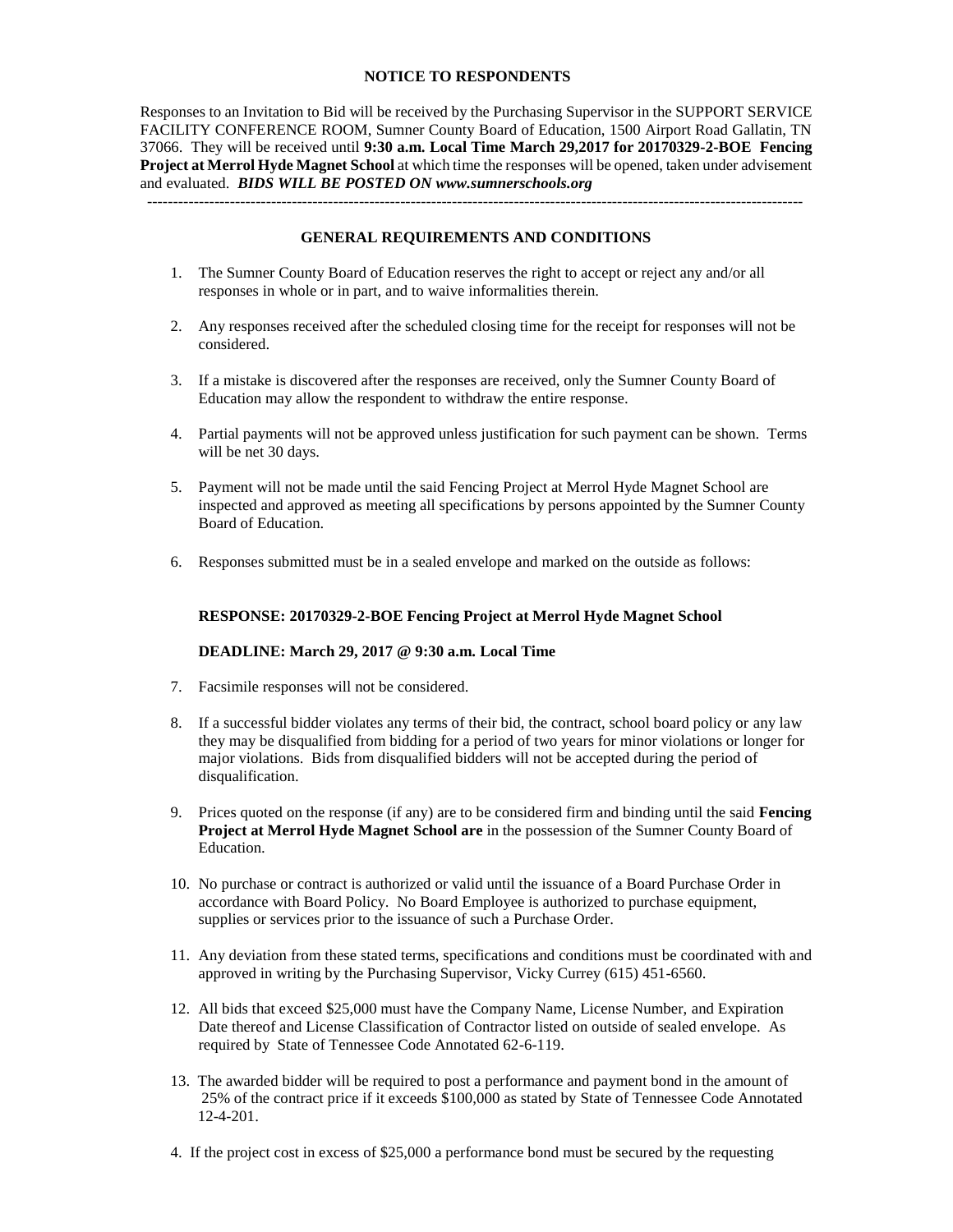FENCE PROJECT

MERROL HYDE MAGNET SCHOOL 128 TOWNSHIP DIRVE HENDERSONVILLE TN 37075

INSTALL 810 FEET OF (6) SIX FOOT BLACK CHAIN LINK FENCE One (1) TEN FOOT DOUBLE GATE WITH BOTTON RAIL

REPAIR (50) FIFTY FEET OF (4) FOUR FOOT CHAIN LINK FENCE

For question on project or wish to set a time to visit project Contact: Neal Miller (615) 939-2850